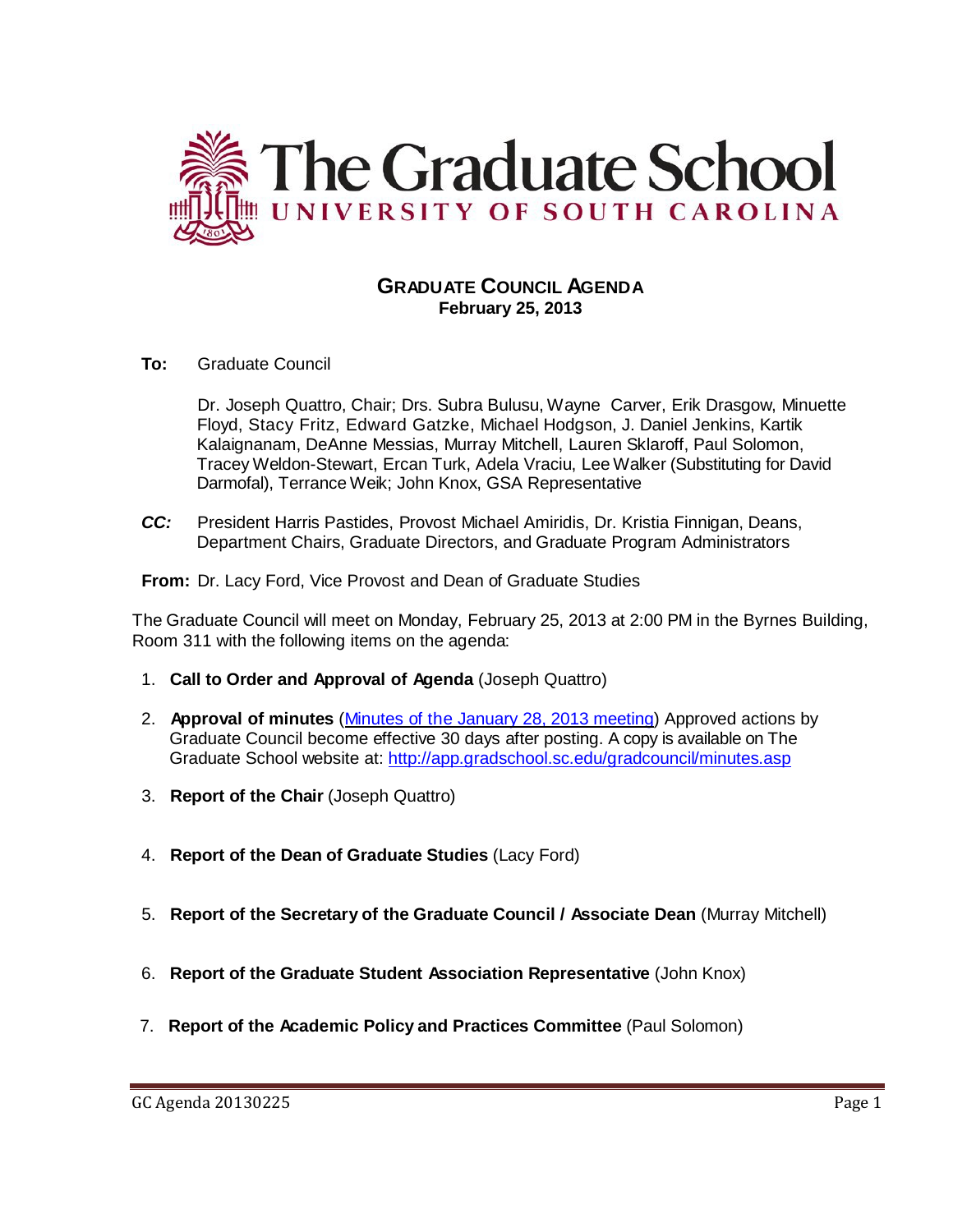8. **Report of the 500/600 Level Courses, Distance Education and Special Courses** (Murray Mitchell)

> **Distance Education Delivery and Special Topics Course**  [SLIS J 797 'Tweens, Teens and Technology](http://gradschool.sc.edu/facstaff/gradcouncil/2012/SLIS%20J%20797%20) (3)

**Schedule Exception Request, Off-Campus Delivery Approval and Special Topics Course Approval** JOUR 790 E [Mgt Funct Engr Comm](http://gradschool.sc.edu/facstaff/gradcouncil/2012/JOUR%20790%20E%20Mgt%20Funct%20Engr%20Comm%20SER%20OCD%20STC_Redacted.pdf) (3)

**New Course Proposal and Distance Education Delivery** STAT 600

9. **Fellowships and Scholarships Committee** (Wayne Carver)

## 10. **Report of Science, Math, and Related Professional Programs Committee** (Ed Gatzke)

## **COLLEGE OF ARTS AND SCIENCES**

*College of Engineering and Computing*

**New Course Proposal/Distance Education Delivery** [EMCH 770 Predictive Modeling: Combining Experiments with Computations](http://gradschool.sc.edu/facstaff/gradcouncil/2012/EMCH%20770%20Predictive%20Modeling%20Combining%20Experiments%20with%20Computations%20NCP%20DED_Redacted.pdf)

Experimental and computational uncertainties; combining experiments with computations to obtain "best-estimate" results with reduced uncertainties; predictive modeling.

This course will serve as an elective in the graduate nuclear engineering program, but the topics addressed would be of interest to any engineering and/or science application field that involves combination of experimental and computational information (including all uncertainties) in order to obtain optimally predicted results with reduced uncertainties.

[Effective Term: Fall 2013]

## **College of Nursing**

## **Bulletin Change**

[NURS Doctor of Nursing Practice](http://gradschool.sc.edu/facstaff/gradcouncil/2012/NURS%20DNP%20Bulletin%20Change_Redacted.pdf)

The GRE was eliminated from the DNP program admissions criterion back in spring 2011. Task force members Dr. Joan Culley, Dr. Laura Hein, Dr. Kathleen Scharer and Dr. Abbas Tavakoli were charged with finding an alternative. It was recommended to pilot the new criteria and to evaluate the new criteria once implemented. The following recommendations were made to replace the GRE as admission criteria:

- Grade Point average Criteria (50%) - The GPA could be either from undergraduate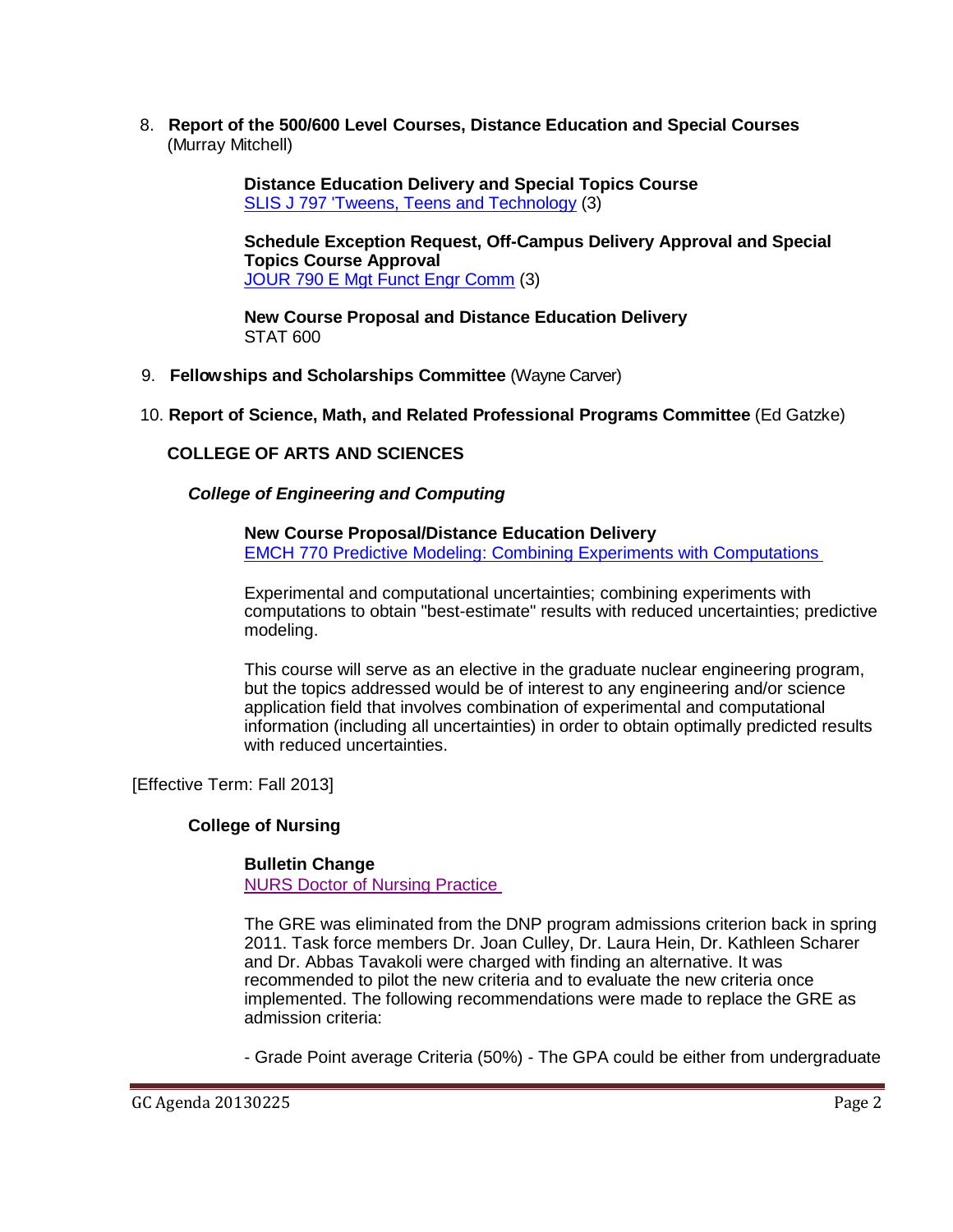coursework if the prospective student lacks a graduate degree. If the prospective student has an MSN degree or has completed an MSN project, then extra credit will be given. See Attached.

- Letter of Reference (20%) - Please evaluate the applicant by selecting the ranking that corresponds to the characteristic. See Attached.

- Interview with Writing Sample (30%) - In addition to the interview, a writing sample is being piloted. See Attached.

## **Current Bulletin**:

Admission requirements for students with a B.S.N. or a master's degree in nursing:

- 1. A B.S.N. or master's degree in nursing from a program that is nationally accredited;
- 2. General GRE verbal and quantitative scores (The mean GRE score for recently admitted students was 450 verbal and 541 quantitative.);
- 3. Current authorization to practice as SC Registered Nurse or possession of an unencumbered license in the state in which clinical practice will occur;
- 4. Transcripts of all previous college studies (The mean GPA for recently admitted students was 3.57.);
- 5. Completed application to The Graduate School with the College of Nursing supplement;
- 6. Three references written by doctorally prepared nurses who are able to evaluate the academic potential of the candidate;
- 7. An admission interview;
- 8. Evidence of writing competence, which will be evaluated through the candidate's prepared written statement submitted with the application, as well as by written response to an essay question given during the admissions interview;
- 9. Applicants with a master's degree in nursing must be certified as an advanced practice nurse or hold a master's degree in nursing administration;
- 10. Applicants with a master's degree in nursing must present a professional portfolio of knowledge, skills, and expertise acquired through education and experience to include documentation of RN licensure or unencumbered license in the state in which clinical practice will occur, documentation of advance practice certification, and an official letter from master's program documenting number of clinical hours completed.

## **Proposed Bulletin**: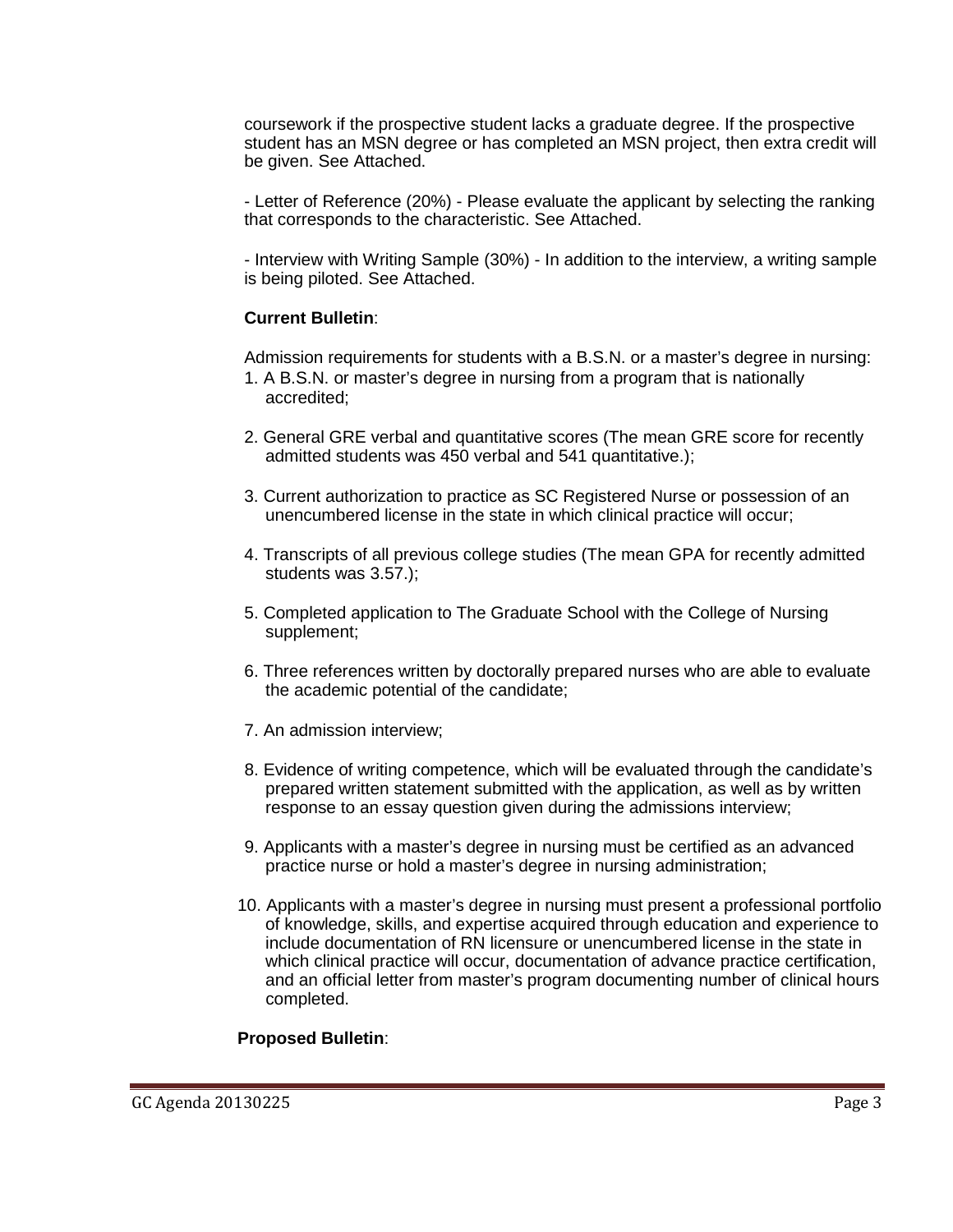Admission requirements for students with a B.S.N. or a master's degree in nursing:

- 1. A B.S.N. or master's degree in nursing from a program that is nationally accredited;
- 2. Current authorization to practice as a SC Registered Nurse or possession of an unencumbered license in the state in which clinical practice will occur;
- 3. Transcripts of all previous college studies. Grade point average criteria (50% weighted). (The mean GPA for recently admitted students was 3.57);
- 4. Completed application to The Graduate School with the College of Nursing supplement;
- 6. An admission interview with writing sample (30% weighted);
- 5. Three references written by doctorally prepared nurses who are able to evaluate the academic potential of the candidate; Letters of reference (20% weighted);
- 7. Evidence of writing competence, which will be evaluated through the candidate's prepared written statement submitted with the application, as well as by written response to an essay question given during the admissions interview.
- 8. Applicants with a master's degree in nursing must be certified as an advanced practice nurse or hold a master's degree in nursing administration;
- 9. Applicants with a master's degree in nursing must present a professional portfolio of knowledge, skills, and expertise acquired through education and experience to include documentation of RN licensure or unencumbered license in the state in which clinical practice will occur, documentation of advance practice certification, and an official letter from master's program documenting number of clinical hours completed.

[Effective Term: Fall 2013]

## **Course Change Proposal**

[PHYS 703 Electromagnetic Theory I](http://gradschool.sc.edu/facstaff/gradcouncil/2012/PHYS%20703%20Electromagnetic%20Theory%20I%20CCP%20u20130214.pdf)

Changes to course title and description

The proposed changes of the courses PHYS 703 and PHYS 704 are changes in the course names and minor changes in the course description to allow instructors to emphasize different aspects of classical fields. The electromagnetic field is an important but not the only example of a classical field.

[Effective Term: Fall 2013]

**Bulletin Change** [PHYS 704 Electromagnetic Theory II](http://gradschool.sc.edu/facstaff/gradcouncil/2012/PHYS%20704%20Electromagnetic%20Theory%20II%20CCP%20u20130214.pdf)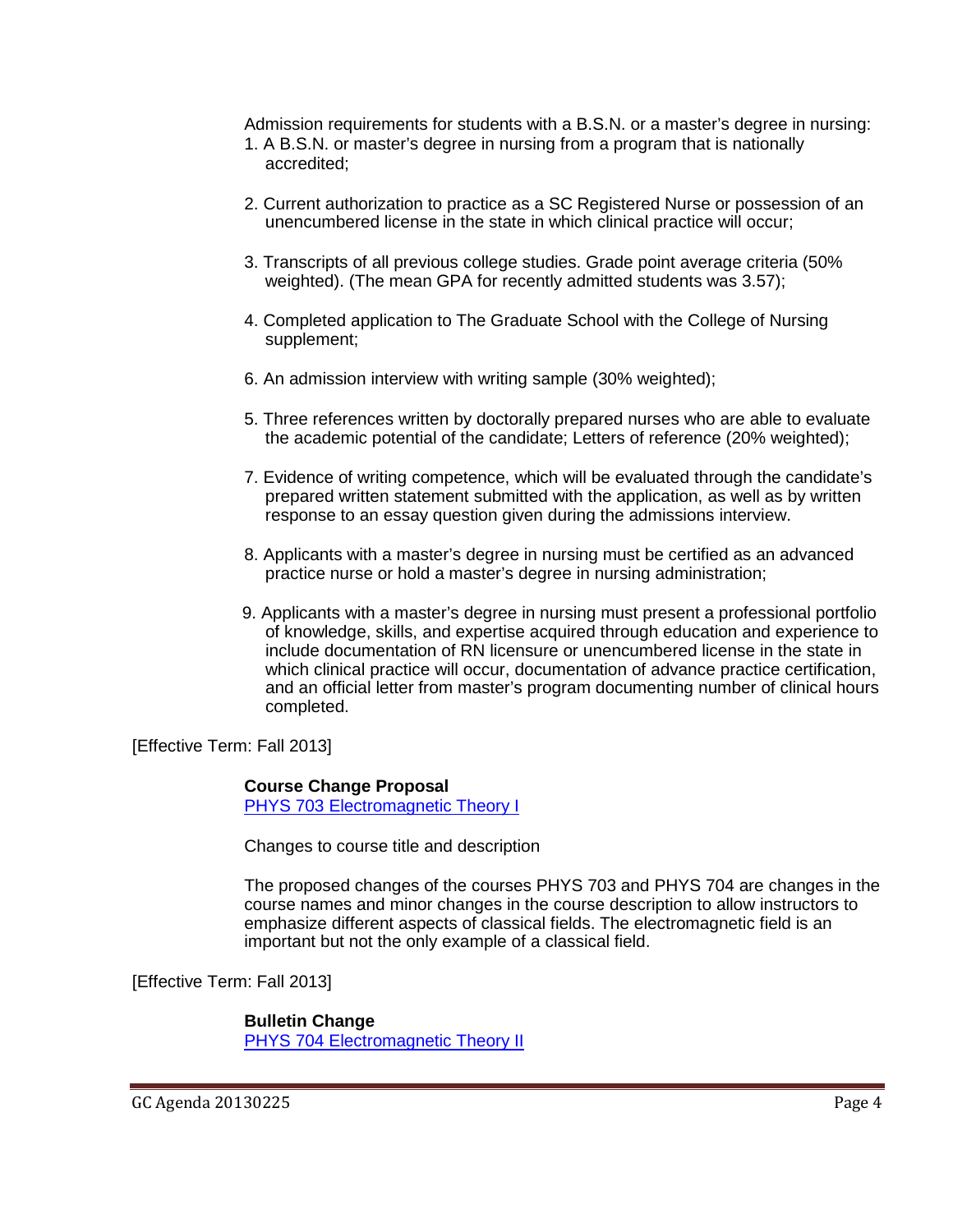Change course title

The proposed changes of the courses PHYS 703 and PHYS 704 are changes in the course names and minor changes in the course description to allow instructors to emphasize different aspects of classical fields. The electromagnetic field is an important but not the only example of a classical field.

[Effective Term: Fall 2013]

## **Course Change Proposal**

[PHYS 708 General Relativity](http://gradschool.sc.edu/facstaff/gradcouncil/2012/PHYS%20708%20General%20Relativity%20CCP%20u20130214.pdf)

Changes to course title and prerequisites/corequisites

Cosmology has always been an important topic in the course PHYS 708. The proposed change in the course name reflects this. The inclusion of prerequisites helps students to gage their readiness for this course.

[Effective Term: Fall 2013]

## **Course Change Proposal**

[PHYS 713 Advanced Quantum Theory I](http://gradschool.sc.edu/facstaff/gradcouncil/2012/PHYS%20713%20Advanced%20Quantum%20Theory%20I%20CCP%20u20130214.pdf)

Changes to course title, description and prerequisites/corequisites

The proposed theoretical-physics courses PHYS 713, "Advanced Quantum Theory", PHYS 714, "Quantum Field Theory", and PHYS 715, "Many-Body Quantum Theory" replace the previous courses PHYS 713/714, "Advanced Quantum Theory I/II", PHYS 717, and in parts "Nuclear Theory", and PHYS 728, "Solid State Theory". The new sequence of three courses is structured more clearly and covers fundamental concepts in theoretical physics that are applicable to a broad range of fields; e.g. nuclear, particle, and condensed-matter physics. The smaller number of courses allows the courses to be offered more frequently. The old and the new sequence have a very large overlap in the covered material. Specialty topics are deferred to the topical courses.

[Effective Term: Fall 2013]

# **Course Change Proposal**

[PHYS 714 Advanced Quantum Theory II](http://gradschool.sc.edu/facstaff/gradcouncil/2012/PHYS%20714%20Advanced%20Quantum%20Theory%20II%20CCP%20u20130214.pdf)

Changes to course title, description and prerequisites/corequisites

The proposed theoretical-physics courses PHYS 713, "Advanced Quantum Theory", PHYS 714, "Quantum Field Theory", and PHYS 715, "Many-Body Quantum Theory" replace the previous courses PHYS 713/714, "Advanced Quantum Theory I/II", PHYS 717, and in parts "Nuclear Theory", and PHYS 728, "Solid State Theory". The new sequence of three courses is structured more clearly and covers fundamental concepts in theoretical physics that are applicable to a broad range of fields; e.g.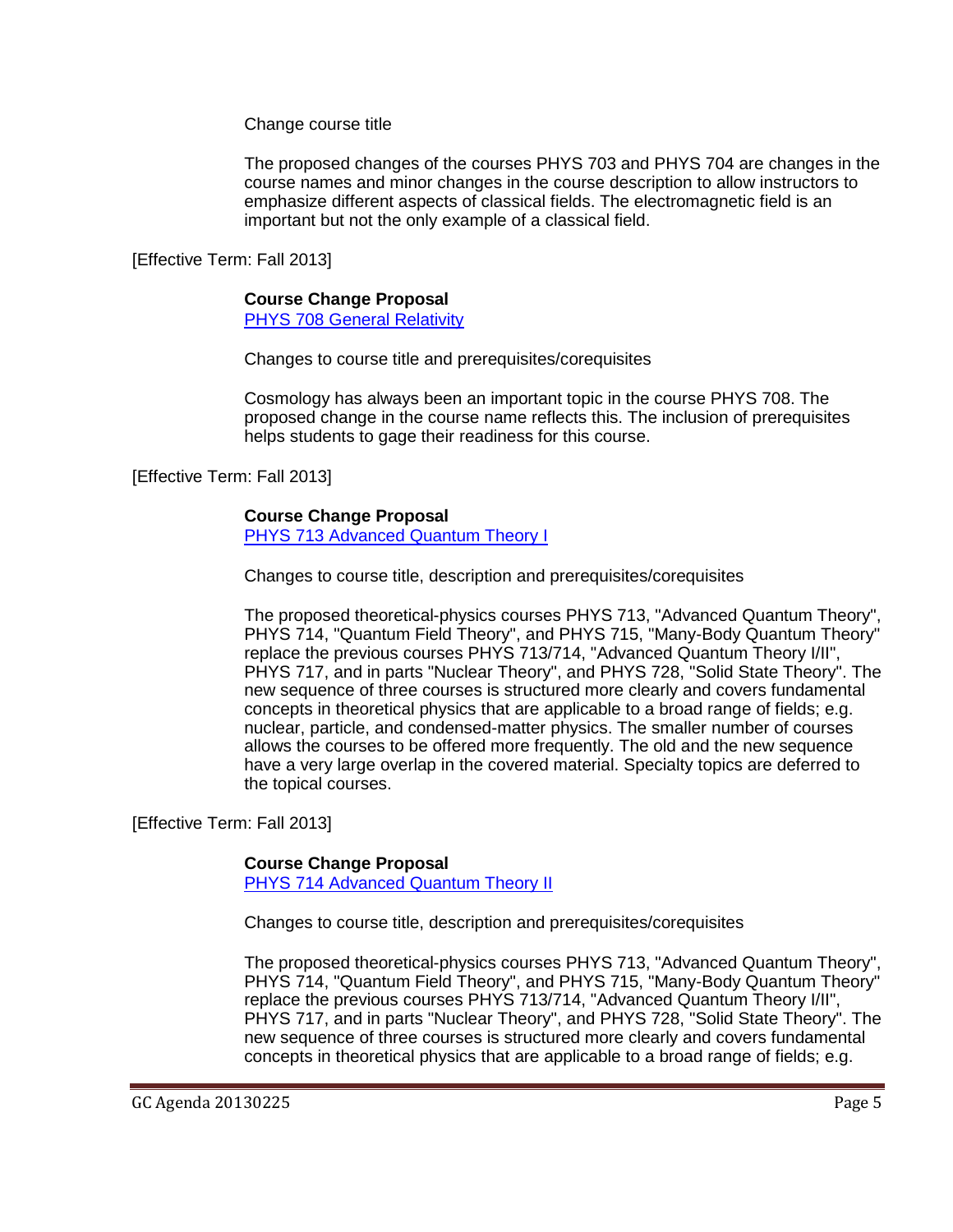nuclear, particle, and condensed-matter physics. The smaller number of courses allows the courses to be offered more frequently. The old and the new sequence have a very large overlap in the covered material. Specialty topics are deferred to the topical courses.

[Effective Term: Fall 2013]

#### **New Course Proposal**

[PHYS 715 Many-Body Quantum Theory](http://gradschool.sc.edu/facstaff/gradcouncil/2012/PHYS%20715%20Many-Body%20Quantum%20Theory%20NCP%20u20130214.pdf)

The proposed theoretical-physics courses PHYS 713, "Advanced Quantum Theory", PHYS 714, "Quantum Field Theory", and PHYS 715, "Many-Body Quantum Theory" replace the previous courses PHYS 713/714, "Advanced Quantum Theory I/II", PHYS 717, and in parts "Nuclear Theory", and PHYS 728, "Solid State Theory". The new sequence of three courses is structured more clearly and covers fundamental concepts in theoretical physics that are applicable to a broad range of fields; e.g. nuclear, particle, and condensed-matter physics. The smaller number of courses allows the courses to be offered more frequently. The old and the new sequence have a very large overlap in the covered material. Specialty topics are deferred to the topical courses.

[Effective Term: Fall 2013]

#### **Course Change Proposal**

[PHYS 717 Nuclear Theory I](http://gradschool.sc.edu/facstaff/gradcouncil/2012/PHYS%20717%20Nuclear%20Theory%20I%20CCP%20u20130214_Redacted.pdf)

Delete course

The proposed theoretical-physics courses PHYS 713, "Advanced Quantum Theory", PHYS 714, "Quantum Field Theory", and PHYS 715, "Many-Body Quantum Theory" replace the previous courses PHYS 713/714, "Advanced Quantum Theory I/II", PHYS 717, and in parts "Nuclear Theory", and PHYS 728, "Solid State Theory". The new sequence of three courses is structured more clearly and covers fundamental concepts in theoretical physics that are applicable to a broad range of fields; e.g. nuclear, particle, and condensed-matter physics. The smaller number of courses allows the courses to be offered more frequently. The old and the new sequence have a very large overlap in the covered material. Specialty topics are deferred to the topical courses.

[Effective Term: Fall 2013]

#### **Course Change Proposal**

PHYS 721 [Nuclear Physics](http://gradschool.sc.edu/facstaff/gradcouncil/2012/PHYS%20721%20Nuclear%20Physics%20CCP%20u%2020130214.pdf)

Changes to course title, description, and prerequisites/corequisites.

The proposed three courses in subatomic physics, PHYS (new) 721, "Subatomic Physics", PHYS (new) 722, "Advanced Nuclear Physics", PHYS (new) 723, "Advanced Particle Physics" replace the previous courses PHYS 721, "Nuclear Physics", PHYS 723, "Elementary Particles I", PHYS 724, "Elementary Particles II",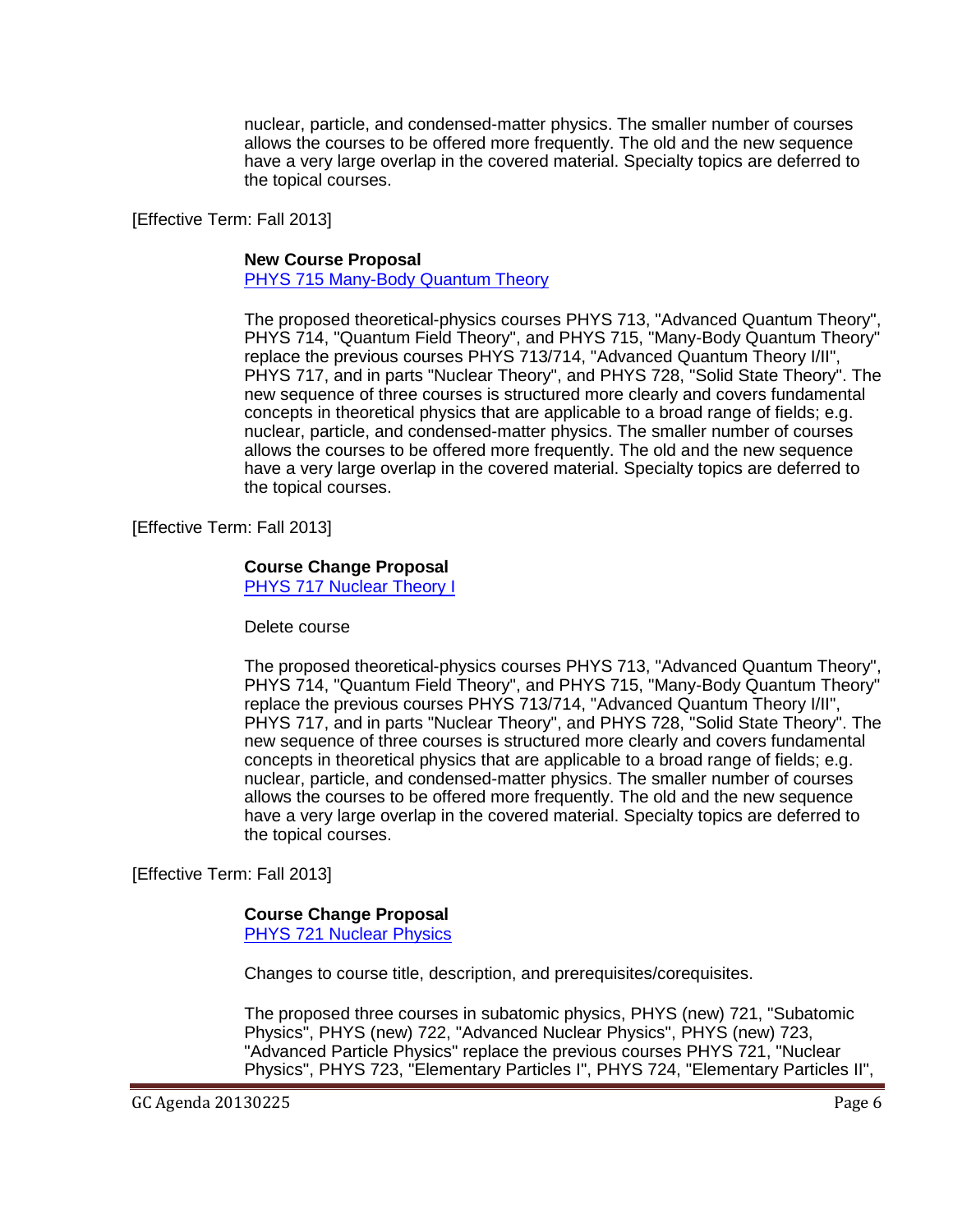and to some extent, PHYS 717, "Nuclear Theory I" (other parts of PHYS 717 are now covered by the proposed "Many-Body Quantum Theory" course, PHYS (new) 715.) Nuclear and particle physics have a large overlap in concepts and methods. The new course sequence reflects that fact in offering an introductory course, PHYS (new) 721, followed by the two courses in nuclear and particle physics. The improved focus and the smaller total number of courses allow more students to take all these courses, regardless of their field of specialty.

[Effective Term: Fall 2013]

## **New Course Proposal**

[PHYS 722 Advanced Nuclear Physics](http://gradschool.sc.edu/facstaff/gradcouncil/2012/PHYS%20722%20Advanced%20Nuclear%20Physics%20NCP%20u%2020130214.pdf)

Nuclear and hadronic structures and reactions.

The proposed theoretical-physics courses PHYS 713, "Advanced Quantum Theory", PHYS 714, "Quantum Field Theory", and PHYS 715, "Many-Body Quantum Theory" replace the previous courses PHYS 713/714, "Advanced Quantum Theory I/II", PHYS 717, and in parts "Nuclear Theory", and PHYS 728, "Solid State Theory". The new sequence of three courses is structured more clearly and covers fundamental concepts in theoretical physics that are applicable to a broad range of fields; e.g. nuclear, particle, and condensed-matter physics. The smaller number of courses allows the courses to be offered more frequently. The old and the new sequence have a very large overlap in the covered material. Specialty topics are deferred to the topical courses.

[Effective Term: Fall 2013]

## **Course Change Proposal**

[PHYS 723 Elementary Particles](http://gradschool.sc.edu/facstaff/gradcouncil/2012/PHYS%20723%20Elementary%20Particles%20I%20CCP.pdf) I

Changes to course title, description, and prerequisites/corequisites

The proposed three courses in subatomic physics, PHYS (new) 721, "Subatomic Physics", PHYS (new) 722, "Advanced Nuclear Physics", PHYS (new) 723, "Advanced Particle Physics" replace the previous courses PHYS 721, "Nuclear Physics", PHYS 723, "Elementary Particles I", PHYS 724, "Elementary Particles II", and to some extent, PHYS 717, "Nuclear Theory I" (other parts of PHYS 717 are now covered by the proposed "Many-Body Quantum Theory" course, PHYS (new) 715.) Nuclear and particle physics have a large overlap in concepts and methods. The new course sequence reflects that fact in offering an introductory course, PHYS (new) 721, followed by the two courses in nuclear and particle physics. The improved focus and the smaller total number of courses allow more students to take all these courses, regardless of their field of specialty.

[Effective Term: Fall 2013]

**Course Change Proposal** [PHYS 724 Elementary Particles](http://gradschool.sc.edu/facstaff/gradcouncil/2012/PHYS%20724%20Elementary%20Particles%20II%20CCP.pdf) II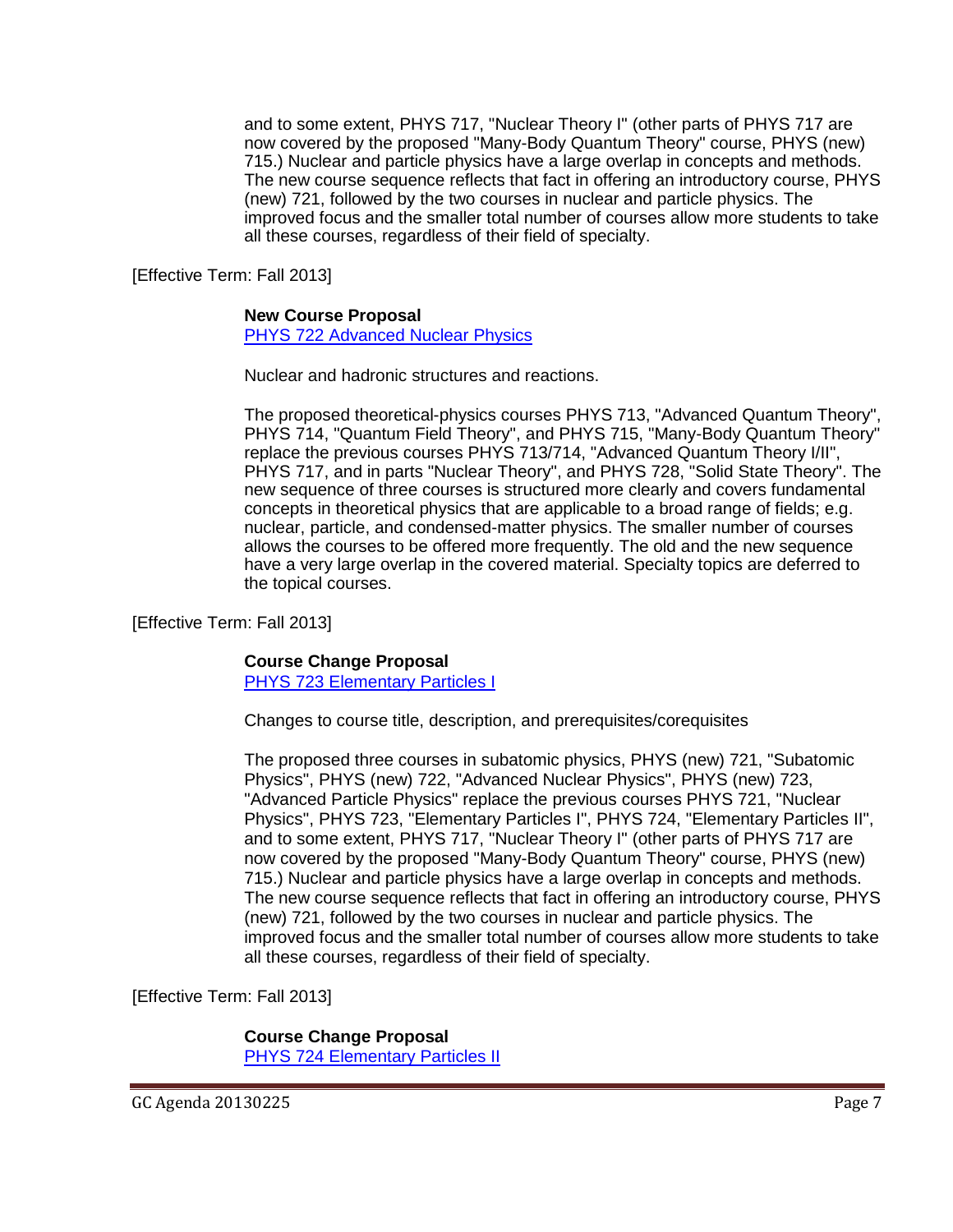## Delete Course

The proposed three courses in subatomic physics, PHYS (new) 721, "Subatomic Physics", PHYS (new) 722, "Advanced Nuclear Physics", PHYS (new) 723, "Advanced Particle Physics" replace the previous courses PHYS 721, "Nuclear Physics", PHYS 723, "Elementary Particles I", PHYS 724, "Elementary Particles II", and to some extent, PHYS 717, "Nuclear Theory I" (other parts of PHYS 717 are now covered by the proposed "Many-Body Quantum Theory" course, PHYS (new) 715.) Nuclear and particle physics have a large overlap in concepts and methods. The new course sequence reflects that fact in offering an introductory course, PHYS (new) 721, followed by the two courses in nuclear and particle physics. The improved focus and the smaller total number of courses allow more students to take all these courses, regardless of their field of specialty.

[Effective Term: Fall 2013]

## **Course Change Proposal**

[PHYS 725 Solid State Physics](http://gradschool.sc.edu/facstaff/gradcouncil/2012/PHYS%20725%20Solid%20State%20Physics%20CCP%20u20130214.pdf)

Changes to the course title, description, and prerequisites/corequisites.

The proposed two courses in condensed-matter physics, PHYS (new) 725 and PHYS (new) 726, replace the previous courses PHYS 725, "Solid State Physics", PHYS 726 "Superconductivity", and in parts PHYS 728, "Solid State Theory" (other parts of PHYS 728 are now covered by the proposed "Many-Body Quantum Theory" course, PHYS 715.) The improved focus and the smaller total number of courses allow more students to take all these courses, regardless of their field of specialty.

[Effective Term: Fall 2013]

# **Course Change Proposal**

PHYS [726 Superconductivity](http://gradschool.sc.edu/facstaff/gradcouncil/2012/PHYS%20726%20Superconductivity%20CCP%20u20130214.pdf)

Changes to the course title, description, and prerequisites/corequisites.

The proposed two courses in condensed-matter physics, PHYS (new) 725 and PHYS (new) 726, replace the previous courses PHYS 725, "Solid State Physics", PHYS 726 "Superconductivity", and in parts PHYS 728, "Solid State Theory" (other parts of PHYS 728 are now covered by the proposed "Many-Body Quantum Theory" course, PHYS 715.) The improved focus and the smaller total number of courses allow more students to take all these courses, regardless of their field of specialty.

[Effective Term: Fall 2013]

**Course Change Proposal** [PHYS 727 Magnetic Resonance](http://gradschool.sc.edu/facstaff/gradcouncil/2012/PHYS%20727%20Magnetic%20Resonance%20CCP%20u20130214.pdf)